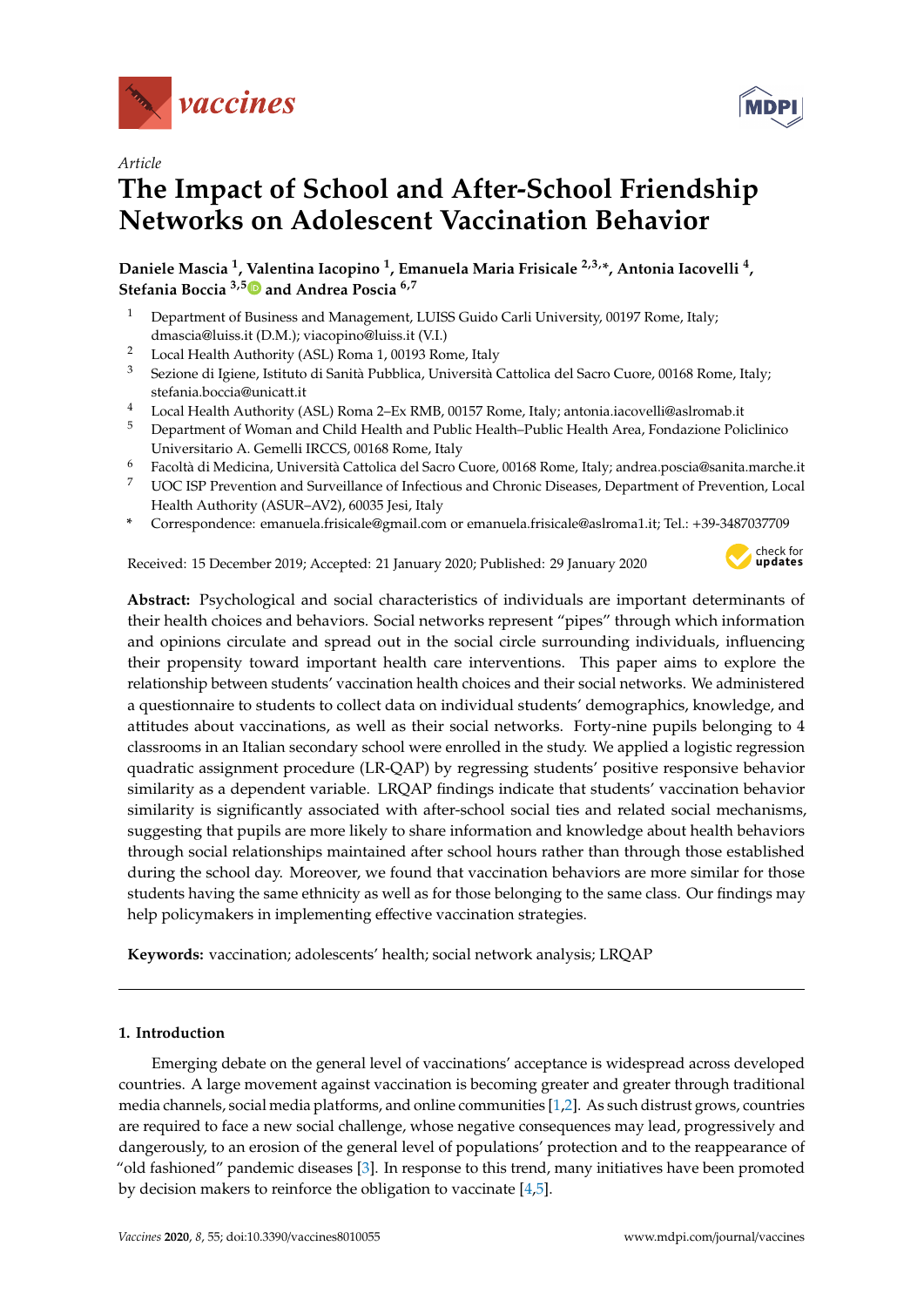The World Health Organization (WHO) Strategic Advisory Group of Experts (SAGE) on immunization uses the term "vaccine hesitancy" to indicate the individual's propensity to refuse some or all vaccines as established by clinical guidelines and schedules [\[6,](#page-11-5)[7\]](#page-11-6). Motivations underlying the scarce propensity to receive vaccination have relevant behavioral foundations. Prior studies documented that individual attributes, such as age, gender, ethnicity, health status, behaviors, and perceptions directly impact vaccination attitude in large communities [\[8](#page-11-7)[,9\]](#page-11-8), as well as specific categories of individuals, such as adolescents [\[7](#page-11-6)[,10\]](#page-11-9), adults and the elderly [\[11](#page-11-10)[,12\]](#page-11-11), health workers [\[13\]](#page-11-12), and homosexuals [\[14\]](#page-12-0). Behavioral determinants of a scarce propensity to receive immunization are grounded in the general idea of invulnerability in individuals, who, at least for some infectious diseases, feel themselves healthy and strong enough to successfully solve their health problems without any immunization protection. Moreover, the high level of distrust toward the side effects of vaccines and the perceived economic interests of pharmaceutical companies in creating new medical needs are perceived as strong reasons for refusal. Other factors that likely affect vaccine hesitancy and influence behavior are (i) confidence, i.e., trust in the effectiveness and safety of vaccines as well as in the health care system and in the motivations of policy–makers involved; (ii) complacency that indicates the perception of individuals about the risks of vaccine-preventable diseases along with the relative need of vaccination; and (iii) convenience, which concerns all factors influencing the access to vaccines such as availability, affordability, accessibility, health literacy, and the appeal of immunization services [\[6\]](#page-11-5).

Social and psychological circumstances may need to be considered to implement successful preventive strategies. Particularly, research on adolescents' behavior and development is crucial to describe the different reactions to immunization programs. Such relevance is motivated by twofold reasons, both connected to the extraordinary changes they experience during this phase. First, during the early adolescence (11–14 years old), they undergo many vaccinations against infectious diseases, such as the HPV immunization and recalls to tetanus, diphtheria, and pertussis. Second, adolescence represents the time span when consciousness, responsibility, and awareness toward healthy behaviors and health prevention emerge. Recent studies highlighted the role of parents' networks in addressing children vaccination choices, arguing that the influential power of networks is a greater predictor than any other individual characteristic [\[15\]](#page-12-1). In other words, parents play a key role in vaccine acceptance, but the immunization choices for their children are not taken individually. Rather, they are a product of an influential path where health care providers, family members, and friends act as sources of information, direction, and advice [\[15\]](#page-12-1).

Although it is undeniable that parents and family concur to build a personal identity, particularly in a period when the young individual is not fully developed, children and their way of living have greatly changed over time. Such changes have affected, in turn, their degree of freedom in making decisions. This is even truer in the case of health choices, often displaced in an intimate and personal sphere, such as sexuality [\[16\]](#page-12-2).

Schools are primarily involved as social structures where young individuals establish and develop network ties and, given their educational function, they are eligible settings for health promotion interventions [\[17\]](#page-12-3). Given the mutual dependency between social interactions and health behaviors, friendships are identified as an important element for adolescents' health [\[18\]](#page-12-4). Prior studies documented the importance of adolescents' network in the promotion of healthy choices, such as the propensity to physical activity [\[19\]](#page-12-5) or the tendency to obesity [\[20\]](#page-12-6). Scholars found an association between the similarity (homophily) in certain health statuses and friendship networks, confirming the occurrence of contagion phenomena among young individuals [\[21](#page-12-7)[–24\]](#page-12-8). These homophilous behaviors can be explained by the process of friendships' selection [\[23,](#page-12-9)[24\]](#page-12-8) or, conversely, by the sharing of habits among friends [\[25\]](#page-12-10). Other studies analyzing the role of friendship networks in adult obesity or smoking cessation [\[26,](#page-12-11)[27\]](#page-12-12) have pointed out the necessity to grow preventive strategies, addressing health behaviors, that consider the relational context of individuals [\[28\]](#page-12-13). However, few studies analyzed the role of social networks in health promotion topics, such as immunization behavior, and no exhaustive conclusions are available about vaccination hesitancy. According to the available knowledge, social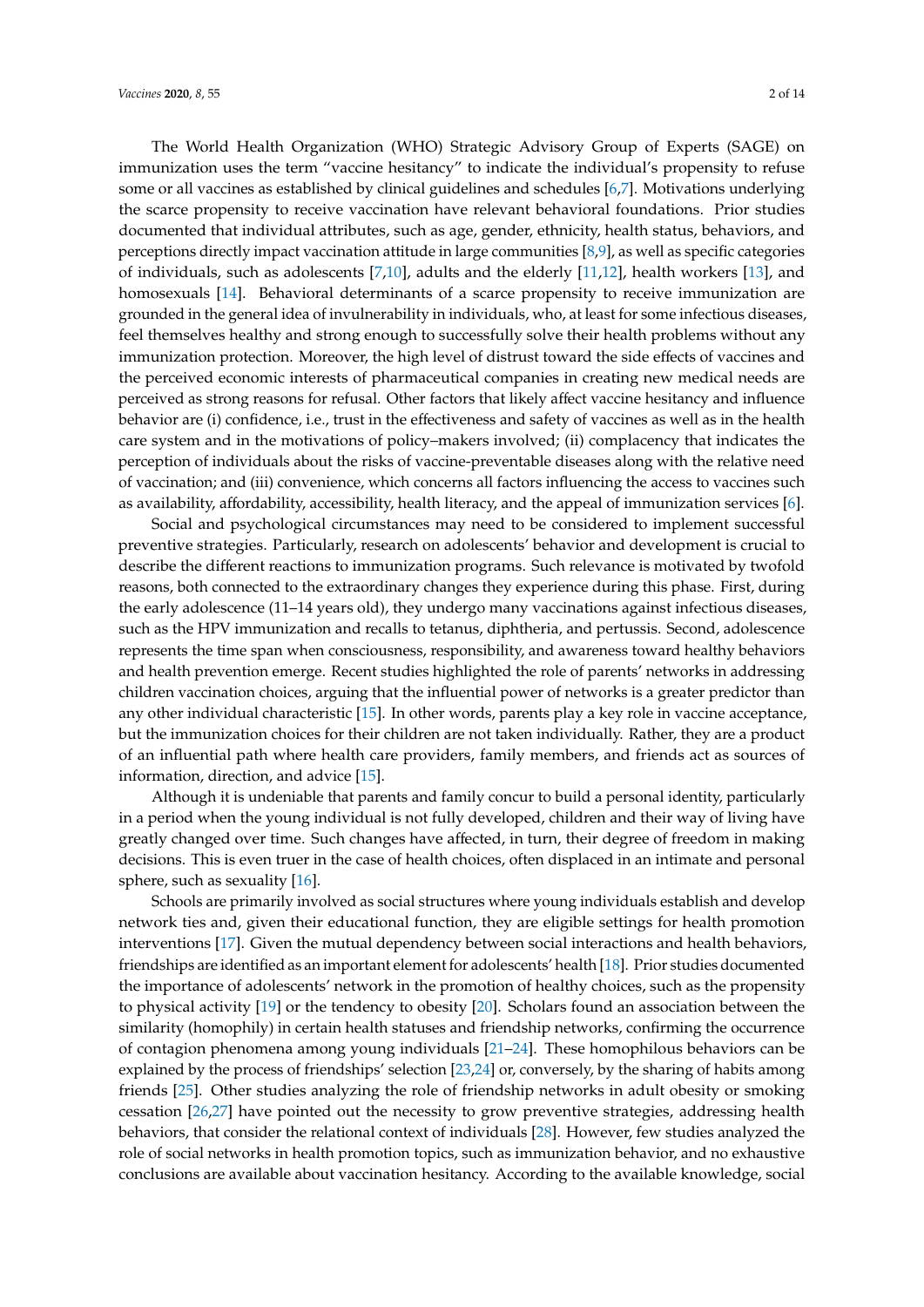networks allow a greater social exposure to medical information, which, in turn, raises people's perceptions of the benefits of immunization [\[29\]](#page-12-14). Moreover, imitation (contagion) effects among peers and community members may lead to similar decisions about immunization [\[30\]](#page-12-15).

Although the role of social communities in shaping vaccination preferences and attitudes is already recognized, less is known about where such preferences and attitudes frequently emerge.

The aim of this study is to understand factors affecting the vaccination behavior of adolescents. Specifically, we aim to explore the relationship between pupils' positive responsiveness to vaccination and their friendship networks maintained during school hours (school network) and outside school hours (after-school network).

#### **2. Materials and Methods**

## *2.1. Research Setting*

This study is part of the larger Italian research project "VacciniAmo le Scuole" aimed at encouraging the promotion of vaccination and primary prevention across the Italian educational system [\[31\]](#page-12-16).

In Italy, routine immunization programs, including poliovirus and diphtheria–tetanus have been mandatory since the early 1960s. The Hepatitis B vaccine was added only in 1991, with the introduction of a universal vaccination for newborn and children up to 12 years. As the reduction and eradication of vaccine-preventable diseases have become a paramount priority in the public health agenda, other vaccinations, even if not mandatory, are free of charge for all the individuals in the country, strongly recommended by the Italian Ministry of Health and included in the health benefit packages (LEAs). According to the process of decentralization started in the late 1990s in Italy, regions are required to set up their vaccination strategies, which must be consistent with the National Vaccination Plan [\[32\]](#page-12-17). Public facilities are in charge of providing vaccination to children, which are usually administered within specific departments of the Local Health Authorities (LHAs). According to this organizational setting, pediatricians and General Practitioners (GPs) run counselling activity to their communities and families about vaccines [\[33\]](#page-12-18). Moreover, a prominent role in health promotion activity is played by schools. This justifies our study framing and the research setting chosen to run data collection [\[17\]](#page-12-3).

#### *2.2. Data Collection and Participants*

According to the project's objectives, a 90-min training program about vaccination was carried out in all four classrooms of a secondary school located in the central Italy. During the training, background information about vaccines was provided by public health physicians, and a role-playing activity allowed participants to experience practical situations about immunization. The training gave the opportunity to administer a structured paper questionnaire to the attending students. Before the training, pupils' parents received (at home) a similar structured paper questionnaire together with the request for the informed consent to allow the data collection.

These questionnaires represent the primary data source for this study. Questionnaires submitted to students and their parents (one respondent per each pupil) slightly differed and were structured in three different sections. The first section collected demographic characteristics of the respondents and, only for pupils, specific questions about the school and after-school friendship networks. Particularly, students were asked to list up to 8 school mates—both within and outside their own class—with which they interact the most both during school and after-school hours. The second part of the questionnaire attempted to appreciate the level of knowledge and awareness about immunization. The third part of the questionnaire was aimed at collecting the attitude and feelings toward vaccinations in both the categories of respondents.

In order to measure the pupils' responsiveness toward vaccination, data on students' vaccination profile were collected by the Local Health Authorities to which the school administratively belonged after one month since the delivery of the training program at the school.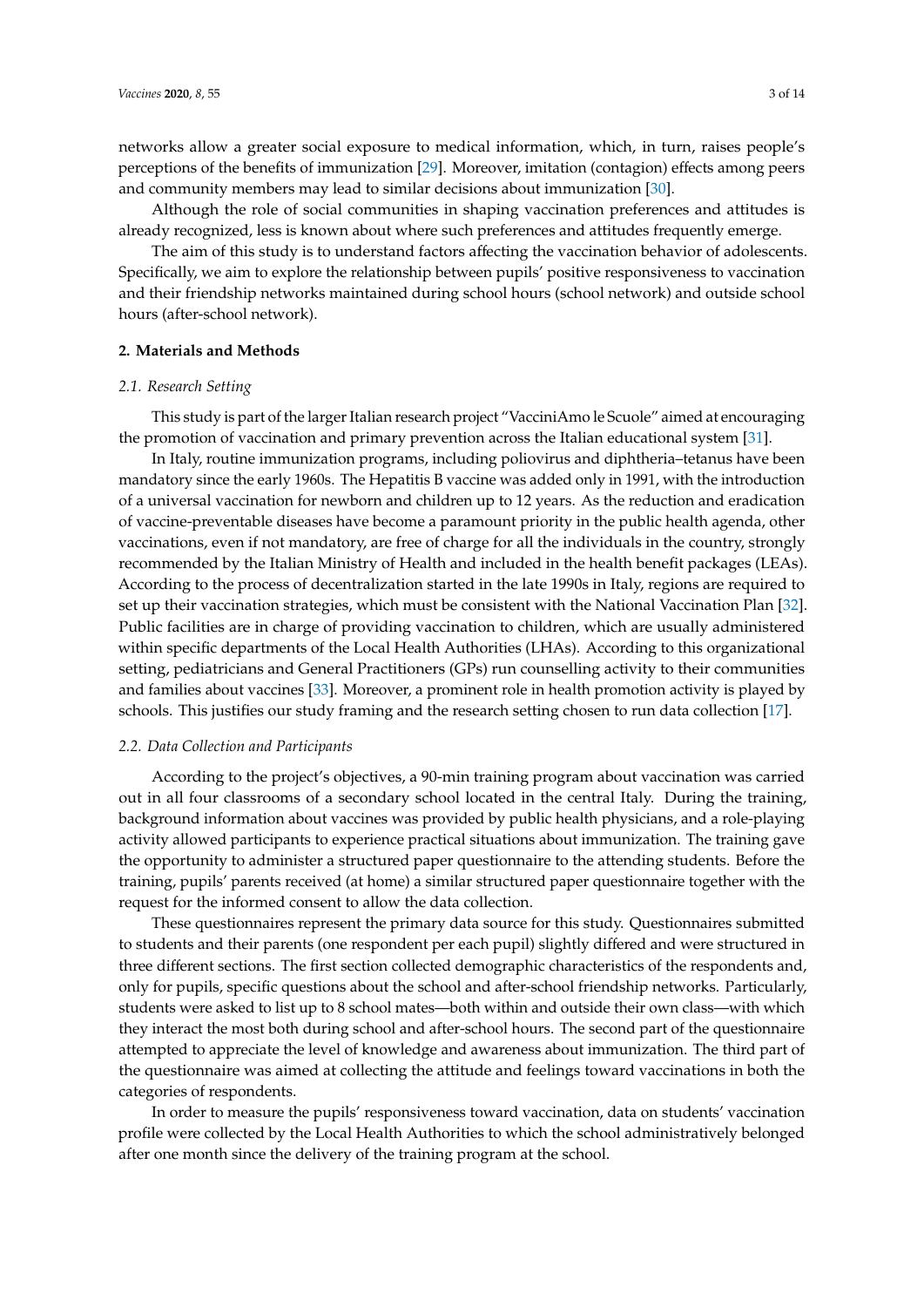# *2.3. Data Analysis*

As our goal is understanding how friendship ties may affect the responsiveness toward vaccination, our data are relational [\[34\]](#page-12-19). Social network analysis (SNA) techniques were applied to understand the role of friendship networks in determining pupils' vaccination positive response behavior. SNA comprises a set of tools and methods to investigate the relational data [\[34\]](#page-12-19), supporting researchers in understanding the role of social relations in individual or organizational choices. In particular, we applied multiple regression quadratic assignment procedures (MRQAPs), a statistical technique widely used in previous social network research to explore factors associated with the formation of network ties [\[35](#page-12-20)[,36\]](#page-12-21) as well as the adoption of similar behavior [\[37\]](#page-12-22).

MRQAP tests aim to offer an alternative to traditional statistics for inference. MRQAPs are permutation tests for multiple linear regression model coefficients when data are organized in square matrices of relatedness among n objects and when the unit of analysis is the dyad. Such a data structure is typical in social network studies, where variables indicate some type of relationship between a given set of actors [\[38\]](#page-12-23). The MRQAP test, well-known as "double semi-partialing" or DSP, has been proved to show robustness under all multicollinearity conditions and thus solve the problem of the structural autocorrelation of network data [\[39\]](#page-13-0).

One important implication of this methodology is that all covariates have to be transformed into pseudo-network data. In our case, all the covariates represented individual attributes and preferences of pupils as measures of differences/similarities among each pair (dyad). Practically, continuous covariates (i.e., parent's age) entered the models as absolute differences between pupil *i* (sender) and pupil *j* (receiver). In this case, the smaller the difference, the greater the similarity (homophily) in the dyad. On the contrary, categorical covariates (i.e., pupils' attending class) or binary covariates (i.e., gender) were transformed as binary variables describing the "match" between the two, assuming a value of "1" if both pupils in the dyad were in the same category or a value of "0" otherwise.

In this paper, we used the logistic regression quadratic assignment procedure (LRQAP), a specification of the multiple regression quadratic assignment procedures family [\[35,](#page-12-20)[36\]](#page-12-21), which is best suited for binary networks and variables. Given the binary nature of our dependent variable, namely, the similarity in positive responsiveness, LRQAP was adopted to produce estimates of our regression models (in order to test the robustness of our findings, we conducted additional MRQAP tests and the results of this supplementary analysis, consistent with those present in this paper, are available from the authors upon request).

All analyses were performed using the UCINET 6.598 software package [\[35\]](#page-12-20).

The school and after-school friendship network data collected were described in one-mode sociomatrices aimed at appreciating the inter-personal ties among pupils.

#### *2.4. Dependent Variables*

"Positive Responsiveness". The dependent variable in our study describes the similarity in the responsiveness to the training program pupils have been involved in and that occur in each dyad. In particular, the variable describes the presence of a positive reaction in terms of new vaccinations observed in the month that followed the training intervention. This information was collected through the pupils' vaccination profile observed at the relevant Local Health Authority and was measured as a binary variable assuming the value of "1" when the pupil positively reacted to the training intervention and accepted being vaccinated in the month after and a value of "0" otherwise. Then, we built a squared matrix in which pupils are reported in rows and columns, and interception cells indicate the occurrence of similarity in their positive reaction to the training intervention ("1" if it was recorded, "0" otherwise).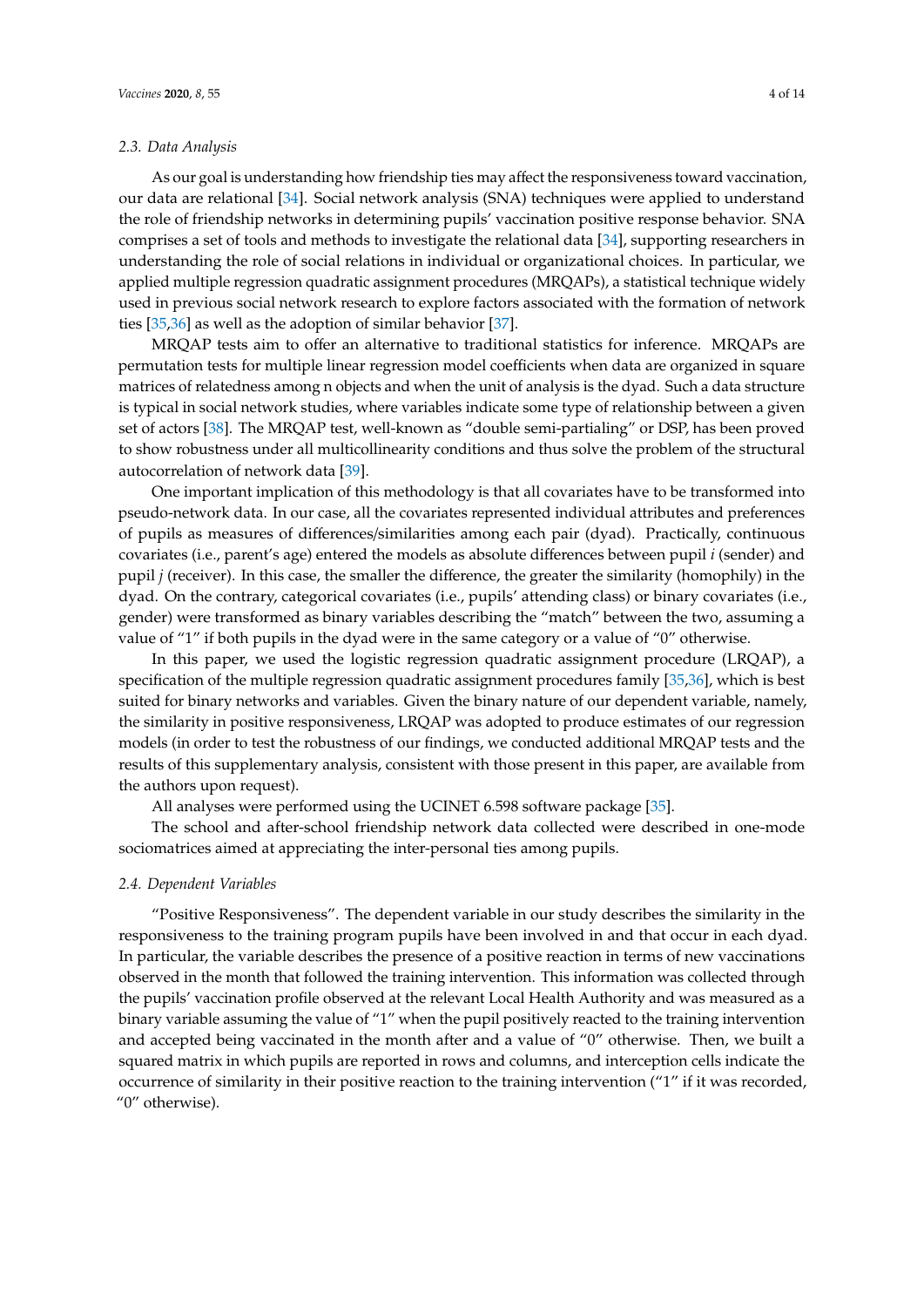# *2.5. Explanatory Variables*

## Network Measures and Social Mechanisms

"School Friendship Network". In the questionnaire, pupils were asked to name the classmates with whom they talk the most and usually spend time with during school hours. Using this information, an adjacency matrix representing these interpersonal relations among children was built up. The matrix indicated both in rows and columns the pupils enrolled in the study and in the cells, the value of "1" when a friendship relation occurred, with a value of "0" otherwise.

"After-School Friendship Network". Students enrolled in the study were asked to list the classmates with whom they talk the most and they usually spend time with after school hours. As in the case of the school friendship networks and according to the information collected, we built an adjacency binary matrix representing the friendship among children outside school. In the matrix, the pupils enrolled in the study were observed both in rows and columns, and the presence of their relation was reported using binary values in the cells.

"Social Mechanisms." In order to investigate the social processes underlying the configuration of the two friendship networks observed, three different social mechanisms have been taken into consideration in our models. First, given the positive emotions generally involved in a friendship, we considered the *reciprocity* of pupils' relational ties. Particularly, reciprocity indicates the likelihood of individuals to reciprocate relations and thus to be mutual in the social exchange process. Second, we considered the networks' *closure*, which refers to the natural tendency of individuals to triangulate in their networks and, eventually, to connect and cooperate within small groups. Third, a measure of *preferential attachment* was used in our models. Specifically, the preferential attachment indicates the likelihood of actors to link to others depending on their level of popularity. In practical terms, the preferential attachment indicates the extent to which an actor is more likely to become progressively more popular as an effect of his/her centrality [\[40\]](#page-13-1). We specified and included these three social mechanisms for the two friendship networks tested in our models.

# *2.6. Control Variables*

"Pupils' Ethnicity". Prior studies documented that some forms of homophilous behavior may be predicted by the homogeneity in the racial ethnicity  $[41]$ . Thus, we considered a binary variable indicating the pupils' racial ethnicity. This information allowed us to derive a similarity matrix assuming in both rows and columns the pupils and in the cells, the value of "1" whether pupils in the dyad were found to be similar in terms of this attribute and a value of "0" otherwise.

"Pupils' Gender". Since we were interested in investigating any form of gender homophily in our sample, we considered in our models pupils' similarity in the gender attribute. Considering the related binary variable, we built up a matrix assuming the value of "1" whether the pair of actors in the dyad belonged to the same gender and a value of "0" otherwise.

"Pupils' Attending Class". We considered in our models the class attended by pupils within the school. A categorical variable aimed at appreciating this attribution information allowed us to derive a squared matrix representing in both columns and rows the pupils and in the cells the value of "1" whether they belonged to the same class, and a value of "0" otherwise.

"Pupils' Perceived Relevance of Vaccination". In the questionnaire, children were asked to declare their perception about the relevance of vaccines in the prevention of infectious diseases. This perception was operationalized by a 7-point Likert scale ranging from "1" (not relevant at all) to "7" (very relevant). Because of the categorical nature of this variable, we built up a matrix describing the absolute difference in the perceived relevance between the pair of actors in each dyad.

"Parents' Perceived Relevance of Vaccination". Prior studies documented that parents' individual characteristics may predict the responsiveness to vaccination [\[7\]](#page-11-6). As we collected information from parents about their perceived relevance of immunization in the prevention of infectious diseases, we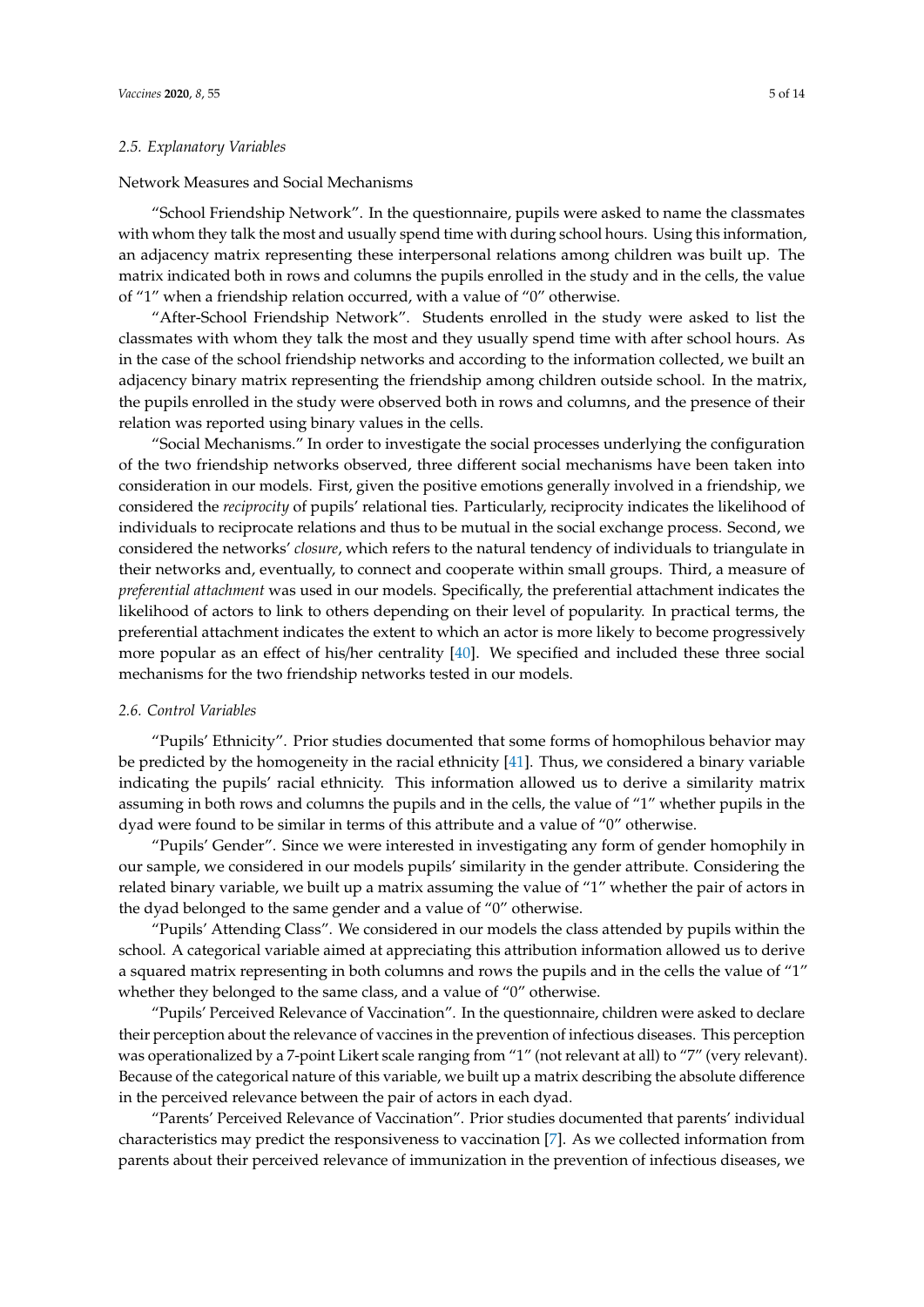included such information in our models by a matrix describing the absolute difference in the perceived relevance between the pair of parents in each dyad.

"Parent's Age". Similarly, we chose to consider parents' similarity in terms of age as a potential predictor of the similarity in the responsiveness to vaccination. Since this variable is continuous, we calculated the absolute difference in age for responding parents' pupils in the dyad.

"Pupils' Medical Visits". Similar behaviors in the access to the NHS system may predict positive responsiveness to the vaccination training program. Under this hypothesis, we considered in our models the average number of medical visits that pupils underwent every year, as self-reported by their respondent parent. In order to appreciate this variable, we described the degree of similarity in each dyad using a matrix, reporting both in rows and columns the name of pupils and in the cells the absolute difference in the number of visits occurring in the dyad.

# **3. Results**

<span id="page-5-0"></span>Out of 83 students attending the different classes, 49 pupils and their parents agreed to participate in the present study. All data pertaining to these students were collected and considered in our analysis (response rate was 60%). Table [1](#page-5-0) shows the demographics of sampled pupils.

| Characteristics of Surveyed Pupils ( $N = 49$ ) |                  |  |  |  |  |  |  |  |
|-------------------------------------------------|------------------|--|--|--|--|--|--|--|
| Positive Responsiveness N (%)                   |                  |  |  |  |  |  |  |  |
| 0(No)                                           | $10(20\%)$       |  |  |  |  |  |  |  |
| 1(Yes)                                          | 39 (80%)         |  |  |  |  |  |  |  |
| Pupils' Ethnicity N (%)                         |                  |  |  |  |  |  |  |  |
| Italian                                         | 45 (92%)         |  |  |  |  |  |  |  |
| Other racial ethnicity                          | 4(8%)            |  |  |  |  |  |  |  |
| Pupils' Gender N (%)                            |                  |  |  |  |  |  |  |  |
| Males                                           | 27 (55%)         |  |  |  |  |  |  |  |
| Females                                         | 22 (45%)         |  |  |  |  |  |  |  |
| Pupils' Attending Class                         |                  |  |  |  |  |  |  |  |
| Class 1                                         | 18 (37%)         |  |  |  |  |  |  |  |
| Class 2                                         | 12(25%)          |  |  |  |  |  |  |  |
| Class 3                                         | 9(18%)           |  |  |  |  |  |  |  |
| Class 4                                         | $10(20\%)$       |  |  |  |  |  |  |  |
| Pupils' perceived relevance of vaccination      |                  |  |  |  |  |  |  |  |
| 1                                               | $0(0\%)$         |  |  |  |  |  |  |  |
| 2                                               | $0(0\%)$         |  |  |  |  |  |  |  |
| 3                                               | 2(4%)            |  |  |  |  |  |  |  |
| 4                                               | 4(8%)            |  |  |  |  |  |  |  |
| 5                                               | $10(20\%)$       |  |  |  |  |  |  |  |
| 6                                               | 6(13%)           |  |  |  |  |  |  |  |
| 7                                               | 27(55%)          |  |  |  |  |  |  |  |
| Parents' perceived relevance of vaccination     |                  |  |  |  |  |  |  |  |
| 1                                               | $0(0\%)$         |  |  |  |  |  |  |  |
| 2                                               | $0(0\%)$         |  |  |  |  |  |  |  |
| 3                                               | 1(2%)            |  |  |  |  |  |  |  |
| 4                                               | 3(6%)            |  |  |  |  |  |  |  |
| 5                                               | 7(14%)           |  |  |  |  |  |  |  |
| 6                                               | 2(4%)            |  |  |  |  |  |  |  |
| 7                                               | 36 (74%)         |  |  |  |  |  |  |  |
| Parent's Age Average ± SD (Range)               | $43.53 \pm 4.59$ |  |  |  |  |  |  |  |
| Pupils' Medical visits                          |                  |  |  |  |  |  |  |  |
| $1 =$ once per week (every 2 weeks)<br>$0(0\%)$ |                  |  |  |  |  |  |  |  |
| $2 =$ once per month                            | $5(10\%)$        |  |  |  |  |  |  |  |
| $3$ = once every 2–4 months<br>$10(20\%)$       |                  |  |  |  |  |  |  |  |
| $4 =$ once every 6–9 months<br>28 (57%)         |                  |  |  |  |  |  |  |  |
| $5 =$ once per year or never                    | 6(13%)           |  |  |  |  |  |  |  |

**Table 1.** Descriptive statistics.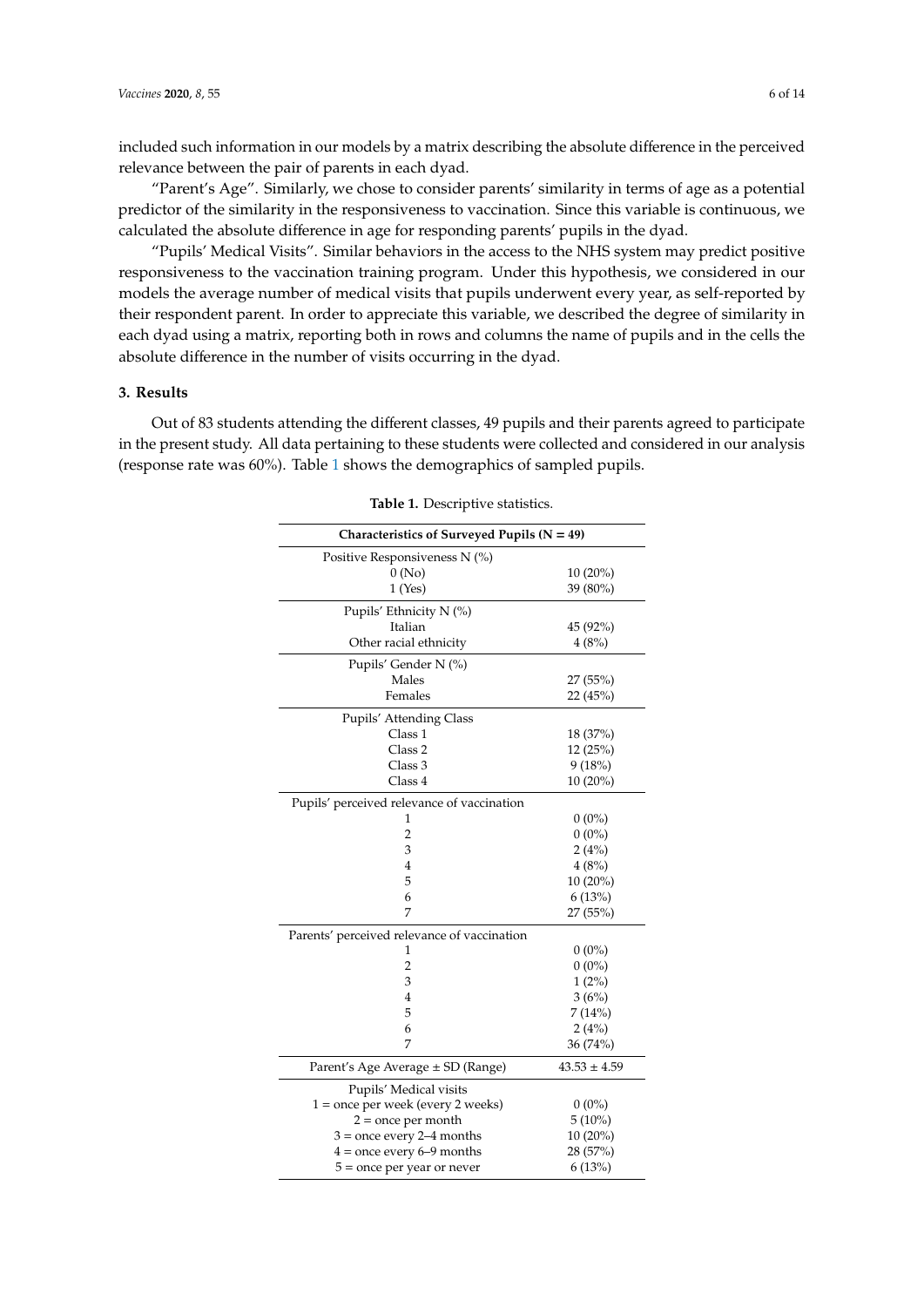We represented graphically the 49 pupils enrolled in the models by using the Netdraw software package [\[35\]](#page-12-20). Figure [1](#page-6-0) describe the sociograms of the pupils' school friendship network and after-school friendship network, both based on different attributes included in the models tested. In particular, the size of each node (pupil) indicates the perceived relevance of immunization in the prevention of infectious diseases as declared by pupils and its color indicates the pupil's gender. Red nodes represent females, while blue nodes indicate males.

<span id="page-6-0"></span>

School friendship network

After-School friendship network

**Figure 1.** School and After-School Friendship Networks. Note: each node represents a pupil. The size of the node indicates the perceived relevance of immunization in the prevention of infectious diseases as declared by the children. The color of the nodes indicates pupils' gender (red = females, blue = males).

Table [2](#page-7-0) shows descriptive statistics of the variables enrolled in our study as well as the quadratic assignment procedure (QAP) correlation results. "School friendship network" is positively and significantly correlated with social mechanisms underlying social ties, such as the "Reciprocity"  $(r = 0.607, p < 0.000(0)1)$  and the Closure  $(r = 0.633, p < 0.000(0)1)$ . Similarly, "Closure" and "Reciprocity" during school hours are moderately correlated with each other (r = 0.527, *p* < 0.000(0)1). "After-school friendship network" is, in turn, associated with its own social mechanisms, such as "Reciprocity"  $(r = 0.586, p = 0.000(0)1)$ . "School friendship network" is associated positively and significantly with reciprocal ties occurring after school hours ( $r = 0.462$ ,  $p < 0.000(0)1$ ). In addition, "after-school friendship network" is associated with the "school friendship network" ( $r = 0.473$ ,  $p < 0.000(0)1$ ) and the reciprocal ties during school hours ( $r = 0.462$ ,  $p < 0.000(0)1$ ). Similarly, the two measures of "Reciprocity" (both during and after school hours) are associated positively and significantly ( $r = 0.473$ , *p* < 0.000(0)1). The social mechanisms of "Preferential Attachment" both during and after school are moderately associated ( $r = 0.563$ ,  $p < 0.000(0)$ 1). The similarity in the attendance of pupils' class is associated with "School friendship network" ( $r = 0.472$ ,  $p < 0.000(0)1$ ), "Reciprocity" ( $r = 0.472$ , *p* < 0.000(0)1), and "Closure" (r = 0.67 *p* < 0.000(0)1).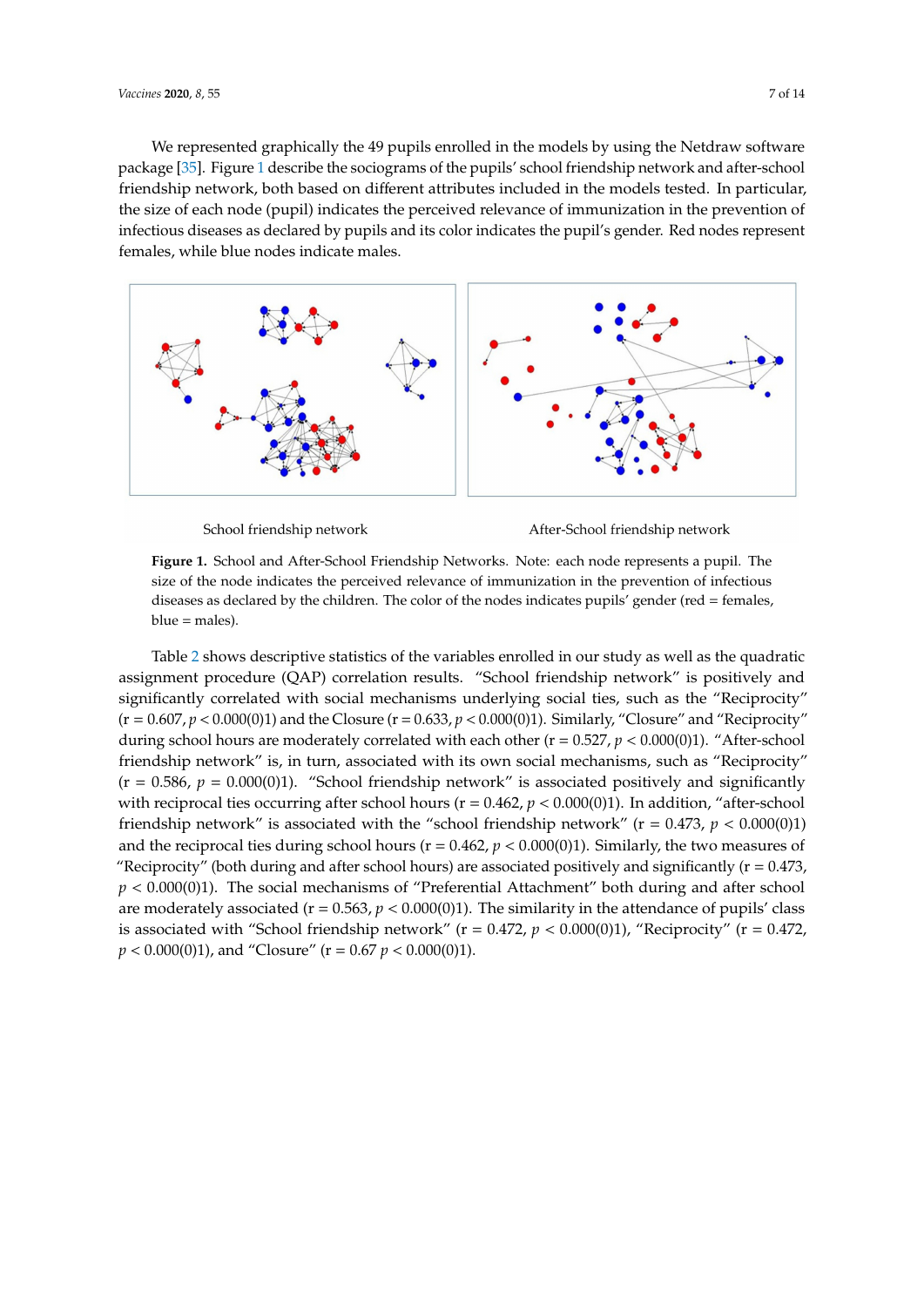<span id="page-7-0"></span>

|                | <b>Variables Heading</b>                                      | $\mathbf{1}$             | $\overline{2}$ | 3          | $\overline{4}$ | 5                     | 6              | $\overline{7}$ | 8          | 9                        | 10        | 11        | 12                       | 13                       | 14             | 15                       |
|----------------|---------------------------------------------------------------|--------------------------|----------------|------------|----------------|-----------------------|----------------|----------------|------------|--------------------------|-----------|-----------|--------------------------|--------------------------|----------------|--------------------------|
| 1              | Positive Responsiveness                                       | $\overline{\phantom{a}}$ |                |            |                |                       |                |                |            |                          |           |           |                          |                          |                |                          |
| $\overline{2}$ | School Friendship Network                                     | $0.044*$                 |                |            |                |                       |                |                |            |                          |           |           |                          |                          |                |                          |
| 3              | School Friendship<br>Network-Reciprocity                      | $0.044*$                 | $0.607**$      |            |                |                       |                |                |            |                          |           |           |                          |                          |                |                          |
| 4              | School Friendship<br>Network-Closure                          | $0.068*$                 | $0.633**$      | $0.527**$  | ٠              |                       |                |                |            |                          |           |           |                          |                          |                |                          |
| 5              | School Friendship<br>Network-Preferential<br>Attachment       | 0.001                    | $0.161**$      | $0.048**$  | $0.191**$      | $\tilde{\phantom{a}}$ |                |                |            |                          |           |           |                          |                          |                |                          |
| 6              | After-School Friendship<br>Network                            | $0.064$ **               | $0.473**$      | $0.462**$  | $0.337**$      | $0.082**$             | $\overline{a}$ |                |            |                          |           |           |                          |                          |                |                          |
| 7              | After-School Friendship<br>Network-Reciprocity                | $0.064$ **               | $0.462**$      | $0.473**$  | $0.345**$      | $0.096**$             | $0.586**$      |                |            |                          |           |           |                          |                          |                |                          |
| 8              | After-School Friendship<br>Network-Closure                    | $0.058*$                 | $0.374**$      | $0.354**$  | $0.349**$      | $0.103**$             | $0.317**$      | $0.317**$      |            |                          |           |           |                          |                          |                |                          |
| 9              | After-School Friendship<br>Network-Preferential<br>Attachment | $0.161**$                | $0.09**$       | $0.05**$   | $0.113**$      | $0.563**$             | $0.146**$      | $0.105**$      | $0.177**$  | $\overline{\phantom{a}}$ |           |           |                          |                          |                |                          |
| 10             | Pupils Ethnicity                                              | $0.308**$                | 0.035          | 0.035      | 0.026          | 0.113                 | 0.029          | 0.029          | $0.067*$   | $0.164*$                 |           |           |                          |                          |                |                          |
| 11             | Pupils Gender                                                 | $-0.007$                 | $0.193**$      | $0.193**$  | $0.135**$      | $-0.013$              | $0.148**$      | $0.148**$      | $0.161**$  | 0.006                    | $0.081**$ |           |                          |                          |                |                          |
| 12             | Pupils' Attending Class                                       | $0.110**$                | $0.472**$      | $0.472**$  | $0.64**$       | $0.067**$             | $0.244$ **     | $0.244$ **     | $0.228**$  | $0.034*$                 | 0.005     | $-0.033*$ | $\overline{\phantom{a}}$ |                          |                |                          |
| 13             | Pupils' Perceived Relevance of<br>Vaccination                 | 0.012                    | $-0.019$       | $-0.019$   | $-0.007$       | $-0.047$              | 0.008          | 0.008          | 0.012      | $-0.022$                 | $0.086*$  | 0.022     | $-0.012$                 | $\overline{\phantom{a}}$ |                |                          |
| 14             | Parents' Perceived Relevance of<br>Vaccination                | 0.099                    | $0.033*$       | 0.033      | 0.024          | 0.006                 | 0.012          | 0.012          | 0.037      | 0.028                    | 0.108     | 0.018     | $0.044*$                 | 0.048                    | $\overline{a}$ |                          |
| 15             | Parent's Age                                                  | 0.074                    | $-0.056$ **    | $-0.056**$ | $-0.052*$      | $-0.162**$            | $-0.07**$      | $-0.07**$      | $-0.056**$ | $-0.142**$               | $-0.061$  | $0.033**$ | 0.000                    | 0.022                    | $0.149*$       | $\overline{\phantom{a}}$ |
| 16             | Pupils' Medical Visits                                        | 0.072                    | $-0.042*$      | $-0.042*$  | $-0.005$       | $-0.125**$            | $-0.028$       | $-0.028$       | $-0.032$   | $-0.128**$               | 0.01      | $-0.021$  | 0.039                    | $-0.061$                 | 0.051          | $0.264**$                |

**Table 2.** QAP correlations.

Significance levels: \*\*  $p \le 0.05$ , \*  $p \le 0.1$ . All variables are at the dyadic level.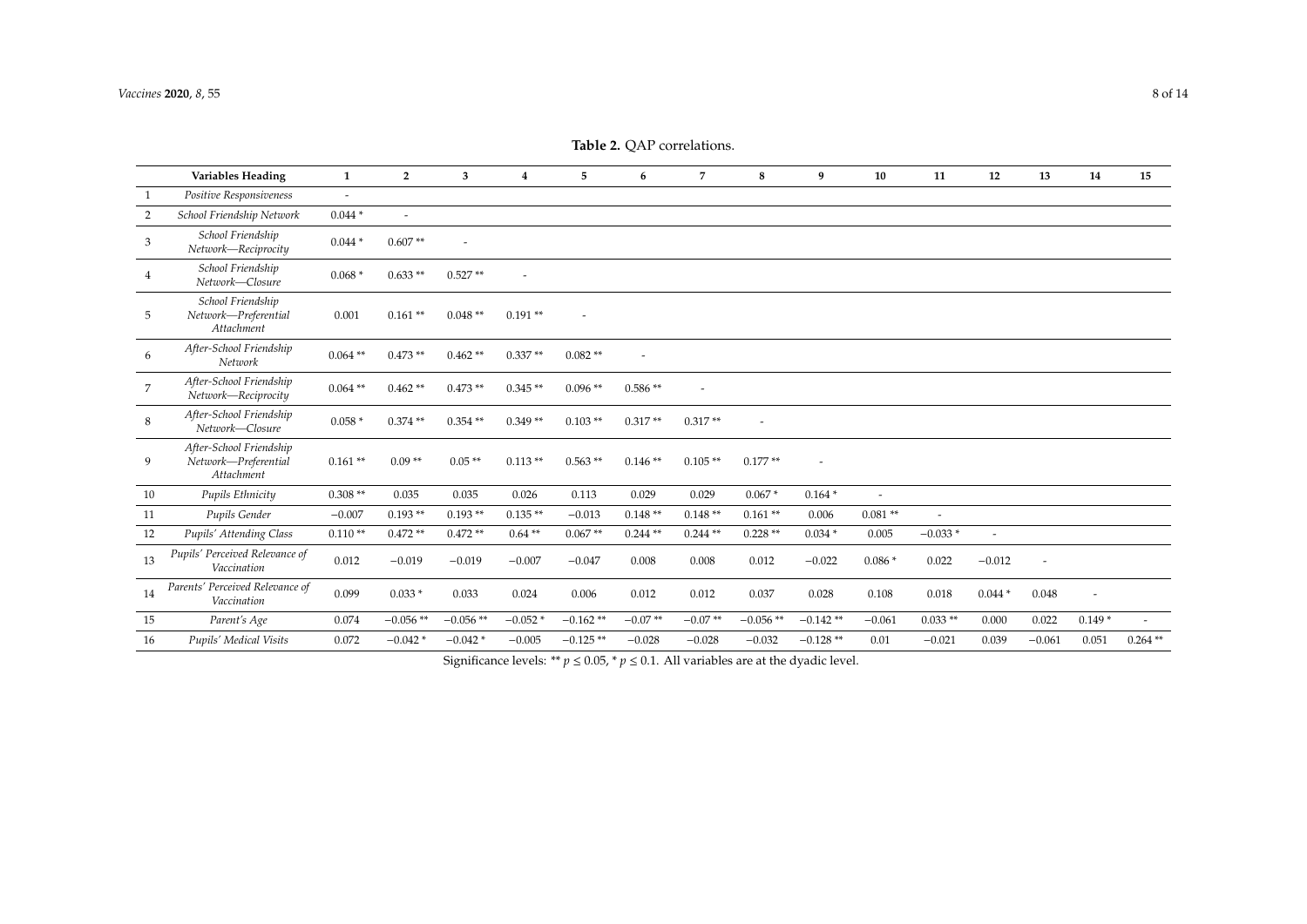Three different models were tested in order to appreciate the statistical association among variables. Model 1 includes variables that represent social relationships that students maintain during school day as well as control variables. Model 2 includes after-school relationships and related social mechanisms as well as the other possible factors explaining vaccination behavior similarities Finally, Model 3 aims to test only the effect of control variables.

Table [3](#page-8-0) shows LRQAP findings. No statistical significance was found among the dependent variable and the school friendship networks and social mechanisms variables. Nevertheless, after-school friendship networks seem to be positively and significantly associated with the similarity in vaccination responsiveness ( $OR = 1.473$ ), together with the reciprocity of pupils' ties ( $OR = 1.837$ ) and preferential attachment (OR = 1.341). These findings suggest that pupils are more likely to share information and knowledge about health behaviors through social relationships maintained after school hours rather than through those established during the school day.

<span id="page-8-0"></span>

| Variables                                                            | Model 1                          | Model 2                          | Model 3                          |
|----------------------------------------------------------------------|----------------------------------|----------------------------------|----------------------------------|
| Intercept                                                            | $-1.148$<br>(0.317)              | $-1.574$<br>(0.207)              | $-1.257$<br>(0.285)              |
| Network Variables                                                    |                                  |                                  |                                  |
| School Friendship Network                                            | $-0.076$<br>(0.926)              |                                  |                                  |
| School Friendship Network-Reciprocity                                | $-0.108$<br>(0.898)              |                                  |                                  |
| School Friendship Network-Closure                                    | 0.113<br>(1.119)                 |                                  |                                  |
| School Friendship Network-Preferential Attachment                    | $-0.033$<br>(0.968)              |                                  |                                  |
| After-School Friendship Network                                      |                                  | $0.387*$<br>(1.473)              |                                  |
| After-School Friendship Network-Reciprocity                          |                                  | $0.608**$<br>(1.837)             |                                  |
| After-School Friendship Network—Closure                              |                                  | $-0.050$<br>(0.951)              |                                  |
| After-School Friendship Network-Preferential<br>Attachment           |                                  | $0.293**$<br>(1.341)             |                                  |
| Exploratory Variables                                                |                                  |                                  |                                  |
| Pupils' Ethnicity                                                    | $1.813**$<br>(6.130)             | $1.685**$<br>(5.391)             | $1.789**$<br>(5.983)             |
| Pupils' Attending Class                                              | $0.607**$<br>(1.836)             | $0.519**$<br>(1.681)             | $0.599**$<br>(1.820)             |
| Pupils' Gender                                                       | $-0.145*$<br>(0.865)             | $-0.180**$<br>(0.836)            | $-0.151$ **<br>(0.860)           |
| Pupils' perceived relevance of vaccination                           | $-0.032$<br>(0.969)              | $-0.018$<br>(0.982)              | $-0.028$<br>(0.973)              |
| Parents' perceived relevance of vaccination                          | 0.109<br>(1.115)                 | 0.100<br>(1.106)                 | 0.108<br>(1.114)                 |
| Parent's Age                                                         | 0.046<br>(1.047)                 | 0.059<br>(1.061)                 | 0.048<br>(1.050)                 |
| Pupils' medical visits                                               | 0.122<br>(1.130)                 | 0.181<br>(1.198)                 | 0.132<br>(1.141)                 |
| # Observations<br># Permutations<br>Model p-value<br>R-squared value | 2352<br>10,000<br>0.022<br>0.123 | 2352<br>10,000<br>0.009<br>0.139 | 2352<br>10,000<br>0.016<br>0.122 |

**Table 3.** Logistic Regression Quadratic Assignment Procedure (LRQAP).

<sup>\*\*</sup> *p* ≤ 0.05, <sup>\*</sup> *p* ≤ 0.1; Odds ratio in parentheses.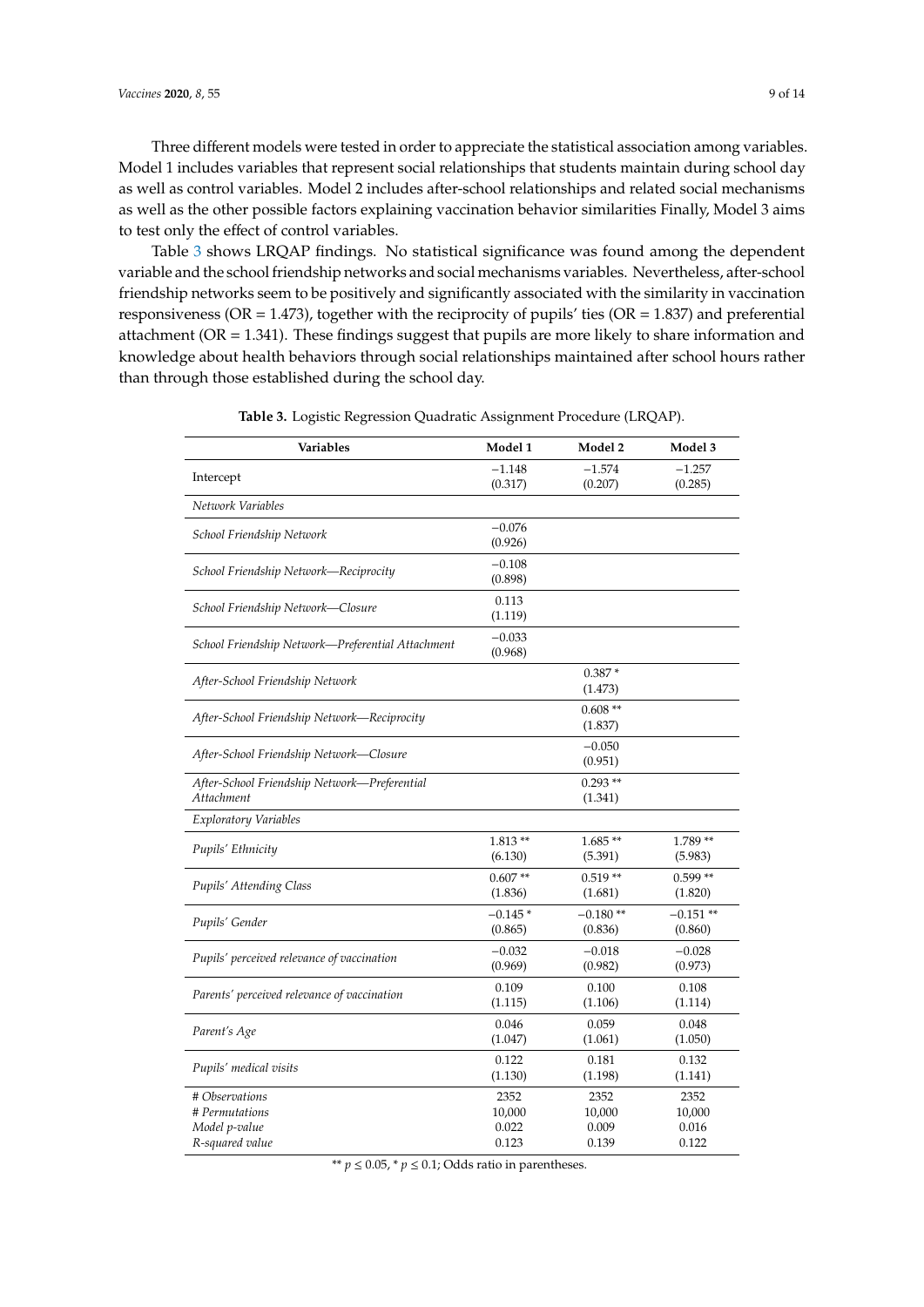According to the explanatory variables enrolled in our models, our results show that the similarity in racial ethnicity (OR =  $6.130$  in model 1; OR =  $5.391$  in model 2; OR =  $5.983$  in model 3) is positively and significantly associated with the similarity in vaccination behavior. Similarly, belonging to the same class seems to positively act as an antecedent of the similarity in vaccination responsiveness  $(OR = 1.836$  in model 1;  $OR = 1.681$  in model 2;  $OR = 1.820$  in model 3). Finally, a negative and significant association was found between the similarity in pupils' gender and the dependent variable  $(OR = 0.865$  in model 1;  $OR = 0.836$  in model 2;  $OR = 0.860$  in model 3). Thus, vaccination behaviors are more similar for those students having the same ethnicity or diverse gender as well as for those belonging to the same class. Finally, no statistically significant association was found between the dependent variable and the similarity in the perceived relevance of being vaccinated expressed both by the pupil and his or her parent, in the frequency of his or her access to the general practitioners, and in parents' age.

# **4. Discussion**

In a historical period of economic, political, and social pressures, the debate on vaccination, as well as on the legitimate role of welfare states in the promotion and prevention of health [\[42\]](#page-13-3), is extraordinarily hot. Behavioral mechanisms of trust regarding vaccination procedures underwent a gradual erosion. At the same time, a strong concern of the heterogeneity in the distribution of vaccination coverage is observed from country to country [\[43\]](#page-13-4) and, in Italy, even from region to region. In a recent review of the vaccination regional plans (RPPs), Rosso et al. (2015) showed how such variability is not only in the outcomes, but also in the appraisal activity of regional plans, and the initiatives against unequal access to vaccine immunization are still far from an effective implementation [\[44\]](#page-13-5).

To uncover this concern, it is necessary to consider the contextual factors affecting the policy and management decisions [\[45\]](#page-13-6), such as laws and regulation and the level of integration between professionals and public authorities [\[46\]](#page-13-7). In this sense, previous studies have shown that financial incentives of doctors decisively encourage the immunization level in the reference population [\[46\]](#page-13-7). Finally, especially at this point, the importance of the media and the public in promoting a certain perception of vaccines may not be ignored [\[47\]](#page-13-8). Individuals and families are the preferential recipients of this communication flow, according to which they adjust their level of trust/mistrust toward vaccines and their consideration of the state as the principal health promoter [\[42\]](#page-13-3).

The role of social networks in determining health choices has been robustly recognized in different context and communities. Assuming a micro-level perspective of analysis, our paper aims to disentangle the role of social networks, and, more specifically, of friendship ties, in the formation of vaccination behaviors among young adolescent attending secondary school in Italy. Our findings show that social ties between students are positively associated with their vaccination behaviors. More specifically, friendship ties occurring after school are more likely to create similarity in vaccination positive responsive behavior.

Although schools are recognized as ideal social contexts for health promotion activities, our results seem to be consistent with prior studies suggesting that more effective interventions are needed to foster the interaction between schools and the surrounding environment [\[17,](#page-12-3)[47\]](#page-13-8) and to translate planning objectives into genuine benefits for the target population [\[47\]](#page-13-8). In Italy, we may consider that schools have experienced profound changes. Several reforms have characterized the organizational life of these settings. Public policy interventions addressed in schools have been numerous and turbulent. Although health promotion has been always considered as a priority in the educational system, it is necessary to take into account the numerous challenges school managers have had to face in the recent past and present, such as job insecurity of teachers, lack of financial resources, and infrastructure inadequacy. Some critical points have to be addressed to effectively manage prevention programs, which should regard capacity building activities for project management, commitment, and leadership, as well as the availability of human, financial, material, and temporal resources [\[47\]](#page-13-8). Moreover, the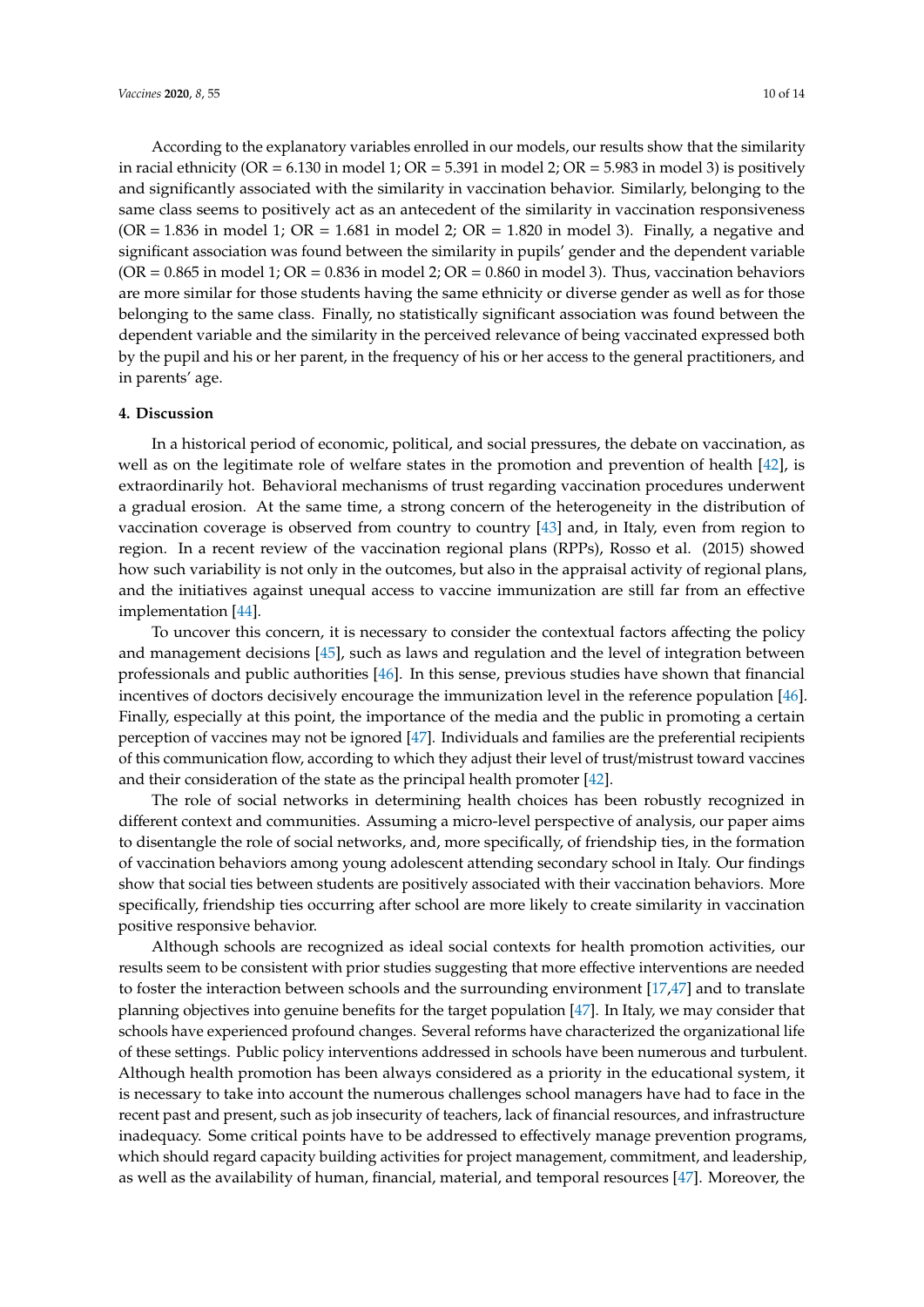WHO SAGE group recommends integration between health and non-health services through joint initiatives in order to address complacency and convenience hesitancy factors [\[6\]](#page-11-5). Our results also document the association between such similarity in positive responsiveness and certain individual attributes of pupils, such as their racial ethnicity and the class attended. The level of homophily in these characteristics seems to affect the attitude toward vaccination. Moreover, a diversity tendency (heterophily) has been observed in regard to gender. In other words, pupils are more likely to be similar in terms of vaccination responsiveness when they are different in terms of gender. This last result surely deserves more attention in future research. Understanding the network ties that classmates establish and maintain after school is of interest to implement effective vaccination strategies at organizational, regional, and national levels.

We believe that our findings are of interest from at least three different perspectives. First, our paper contributes to clarify the role of social networks in determining choices related to health issues and behaviors. Although several empirical studies demonstrated a strong association between the two, our study may represent a new original piece of evidence in the broader research topic of social networks and health care. Second, our results may have relevant methodological implication. The use of social network analysis may be of interest for those who are interested in exploring the mechanisms underlying the social structures of any community and setting. Third, our results may be helpful for managers at different level of decision making. The investigation of social structures could be useful to understand the spread of a disease within a population [\[48\]](#page-13-9). Moreover, policy makers and schools' managers could project targeted vaccination campaigns using social network data [\[49\]](#page-13-10).

Notwithstanding the important potential contributions that the paper may provide researchers and decision makers with, the study is not without limitations. Firstly, we observe that the present study is cross-sectional precluding the possibility to infer causal relationships among variables. Future longitudinal studies will be helpful to shed more light on how social selection and influential processes play a role in this context, explaining more widely how social networks affect the propensity of pupils toward vaccinations. Secondly, our study may have not considered other variables that can potentially help to unfold pupils' attitude toward vaccination. Thirdly, the empirical context of this research is represented by one school in the Italian NHS. The limited research scale of our setting may significantly constrain the generalizability of our findings. Furthermore, we note that several factors that affected the intervention delivery when our survey was administered can help to explain the low response rate achieved. The most significant is probably the extensive spreading of the no-vax movement in the regional area where we conducted our research, which seemed to have influenced pupils enrolled for the study along with their parents, who significantly limited the consent given to their children for participation in the survey. Despite the above limitations, we believe that our analytical approach, once replicated at a larger scale in other health systems, could helpfully support policymakers' interventions aimed at understanding vaccination problems.

#### **5. Conclusions**

The present study informs policymakers about the importance that school and after-school friendship networks have for the vaccination behaviors of adolescents. Adolescents' attitudes and behaviors likely affect their health conditions and propensities toward the health system over time. Social networks created with classmates seem to be important in this vein because they help explain how individuals' opinions regarding certain educational and health interventions take shape in scholastic contexts. Only the joint effort of policymakers in these two fields, education and healthcare, will improve our ability to tackle individual vaccination hesitancy as well as to implement more coordinated and focused health interventions. Moreover, understanding the role of social networks in shaping health behaviors may lead to effective health promotion campaigns that could be delivered in institutional or recreational places taking into account social ties. We can consider the present research as a first attempt to incorporate social network effects in the study of vaccine hesitancy and its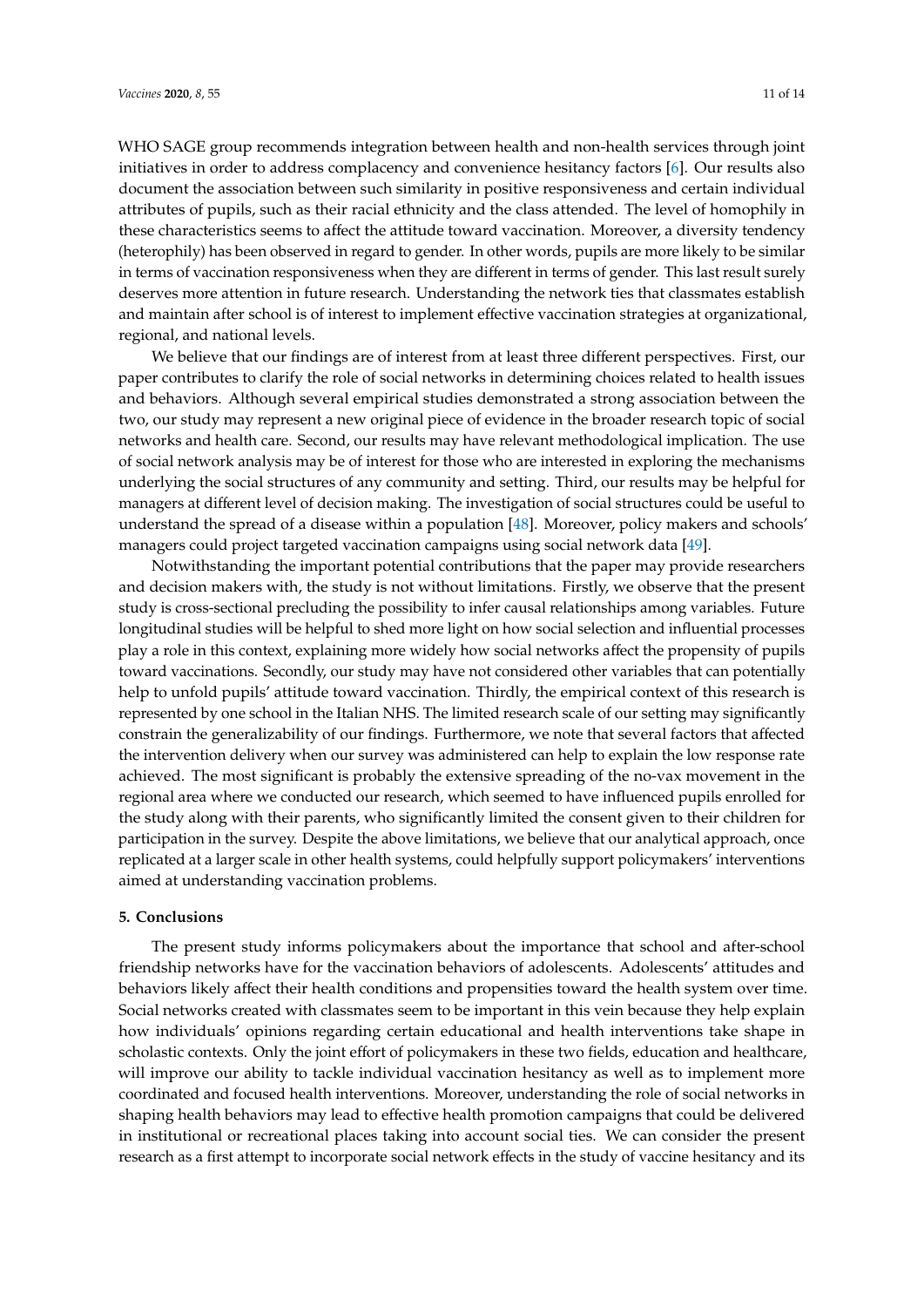determinants. If replicated at a broader scale, this study could better inform policymakers to promote strategies aimed at tackling vaccination hesitancy.

**Author Contributions:** D.M., V.I., E.M.F., and A.P. made a substantial contribution to the acquisition, analysis, and interpretation of data and drafted the work. A.I. and S.B. substantively revised the manuscript. All the authors made substantial contributions to the conception and design of the work, approved the submitted version, and agree to be personally accountable for their own contributions and for ensuring that questions related to the accuracy or integrity of any part of the work, even ones for which the author was not personally involved, are appropriately investigated, resolved, and documented in the literature. All authors have read and agreed to the published version of the manuscript.

**Funding:** We acknowledge SANOFI PASTEUR MSD for the unconditional grant for the "VacciniAmo Le Scuole" research project. Funders had no role in study design, data collection and analysis, the decision to publish, or in the preparation of the manuscript (CUP: J52I14000700007).

**Acknowledgments:** The authors would like to thank the medical doctors of the Local Health Authority (ASL Roma 2–Ex RMB) for their constant availability and support in the data collection. In particular, we wish to thank Marialuisa Mangia and Angelo Fraioli. Also, the authors are grateful to the staff of the Department of Public Health – Hygiene Section of the Università Cattolica del Sacro Cuore of Rome for their valuable contribution to all the phases of the project development: Flavia Kheiraoui, Chiara Cadeddu, Daniele Ignazio La Milia, Paolo Parente, Flavia Distefano, Sara Bartolucci, Walter Mazzucco, and Jacopo Ungari.

**Conflicts of Interest:** The authors declare no conflict of interest.

# **References**

- <span id="page-11-0"></span>1. Fadda, M.; Allam, A.; Schulz, P.J. Arguments and sources on Italian online forums on childhood vaccinations: Results of a content analysis. *Vaccine* **2015**, *33*, 7152–7159. [\[CrossRef\]](http://dx.doi.org/10.1016/j.vaccine.2015.11.007) [\[PubMed\]](http://www.ncbi.nlm.nih.gov/pubmed/26592140)
- <span id="page-11-1"></span>2. Poscia, A.; Santoro, A.; Collamati, A.; Giannetti, G.; de Belvis, A.G.; Ricciardi, W.; Moscato, U. Availability and quality of vaccines information on the Web: A systematic review and implication in Public Health. *Annali di Igiene: Medicina Preventiva e di Comunita* **2012**, *24*, 113–121.
- <span id="page-11-2"></span>3. Sheikh, S.; Biundo, E.; Courcier, S.; Damm, O.; Launay, O.; Maes, E.; Marcos, C.; Matthews, S.; Meijer, C.; Poscia, A.; et al. A report on the status of vaccination in Europe. *Vaccine* **2018**, *36*, 4979–4992. [\[CrossRef\]](http://dx.doi.org/10.1016/j.vaccine.2018.06.044) [\[PubMed\]](http://www.ncbi.nlm.nih.gov/pubmed/30037416)
- <span id="page-11-3"></span>4. Salmon, D.A.; MacIntyre, C.R.; Omer, S.B. Making mandatory vaccination truly compulsory: Well intentioned but ill conceived. *Lancet Infect. Dis.* **2015**, *15*, 872–873. [\[CrossRef\]](http://dx.doi.org/10.1016/S1473-3099(15)00156-5)
- <span id="page-11-4"></span>5. Di Pietro, M.L.; Poscia, A.; Teleman, A.A.; Maged, D.; Ricciardi, W. Vaccine hesitancy: Parental, professional and public responsibility. *Annali dell'Istituto Superiore di Sanità* **2017**, *53*, 157–162.
- <span id="page-11-5"></span>6. Macdonald, N.E.; SAGE Working Group on Vaccine Hesitancy. Vaccine hesitancy: Definition, scope and determinants. *Vaccine* **2015**, *33*, 4161–4164. [\[CrossRef\]](http://dx.doi.org/10.1016/j.vaccine.2015.04.036)
- <span id="page-11-6"></span>7. Alp, H.; Altınkaynak, S.; Arıkan, D.; Özyazıcıog˘lu, N. Adolescent immunization rates and the effect of socio-demographic factors on immunization in a cosmopolitan city (ERZURUM) in the eastern Turkey. *Health Policy* **2006**, *76*, 179–185. [\[CrossRef\]](http://dx.doi.org/10.1016/j.healthpol.2005.06.015)
- <span id="page-11-7"></span>8. Keelan, J.; Pavri, V.; Balakrishnan, R.; Wilson, K. An analysis of the Human Papilloma Virus vaccine debate on MySpace blogs. *Vaccine* **2010**, *28*, 1535–1540. [\[CrossRef\]](http://dx.doi.org/10.1016/j.vaccine.2009.11.060)
- <span id="page-11-8"></span>9. Tsutsui, Y.; Benzion, U.; Shahrabani, S. Economic and behavioral factors in an individual's decision to take the influenza vaccination in Japan. *J. Socio Econ.* **2012**, *41*, 594–602. [\[CrossRef\]](http://dx.doi.org/10.1016/j.socec.2012.05.001)
- <span id="page-11-9"></span>10. Slonim, A.B.; Roberto, A.J.; Downing, C.R.; Adams, I.F.; Fasano, N.J.; Davis-Satterla, J.; Miller, M.A. Adolescents' knowledge, beliefs, and behaviors regarding hepatitis B: Insights and implications for programs targeting vaccine-preventable diseases. *J. Adolesc. Health* **2005**, *36*, 178–186. [\[CrossRef\]](http://dx.doi.org/10.1016/j.jadohealth.2004.08.002)
- <span id="page-11-10"></span>11. Chapman, C.G.; Coups, E.J. Predictors of Influenza Vaccine Acceptance among Healthy Adults. *Prev. Med.* **1999**, *29*, 249–262. [\[CrossRef\]](http://dx.doi.org/10.1006/pmed.1999.0535)
- <span id="page-11-11"></span>12. Stehr-Green, P.A.; Sprauer, M.A.; Williams, W.W.; Sullivan, K. Predictors of Vaccination Behavior among Persons Ages 65 Years and Older. *Am. J. Public Health* **1990**, *80*, 1127–1129. [\[CrossRef\]](http://dx.doi.org/10.2105/AJPH.80.9.1127) [\[PubMed\]](http://www.ncbi.nlm.nih.gov/pubmed/2382756)
- <span id="page-11-12"></span>13. Doebbling, B.N.; Edmond, M.B.; Davis, C.S.; Woodin, J.S.; Zeitler, R.R. Influenza Vaccination of Health Care Workers: Evaluation of Factors That Are Important in Acceptance. *Prev. Med.* **1997**, *26*, 68–77. [\[CrossRef\]](http://dx.doi.org/10.1006/pmed.1996.9991) [\[PubMed\]](http://www.ncbi.nlm.nih.gov/pubmed/9010900)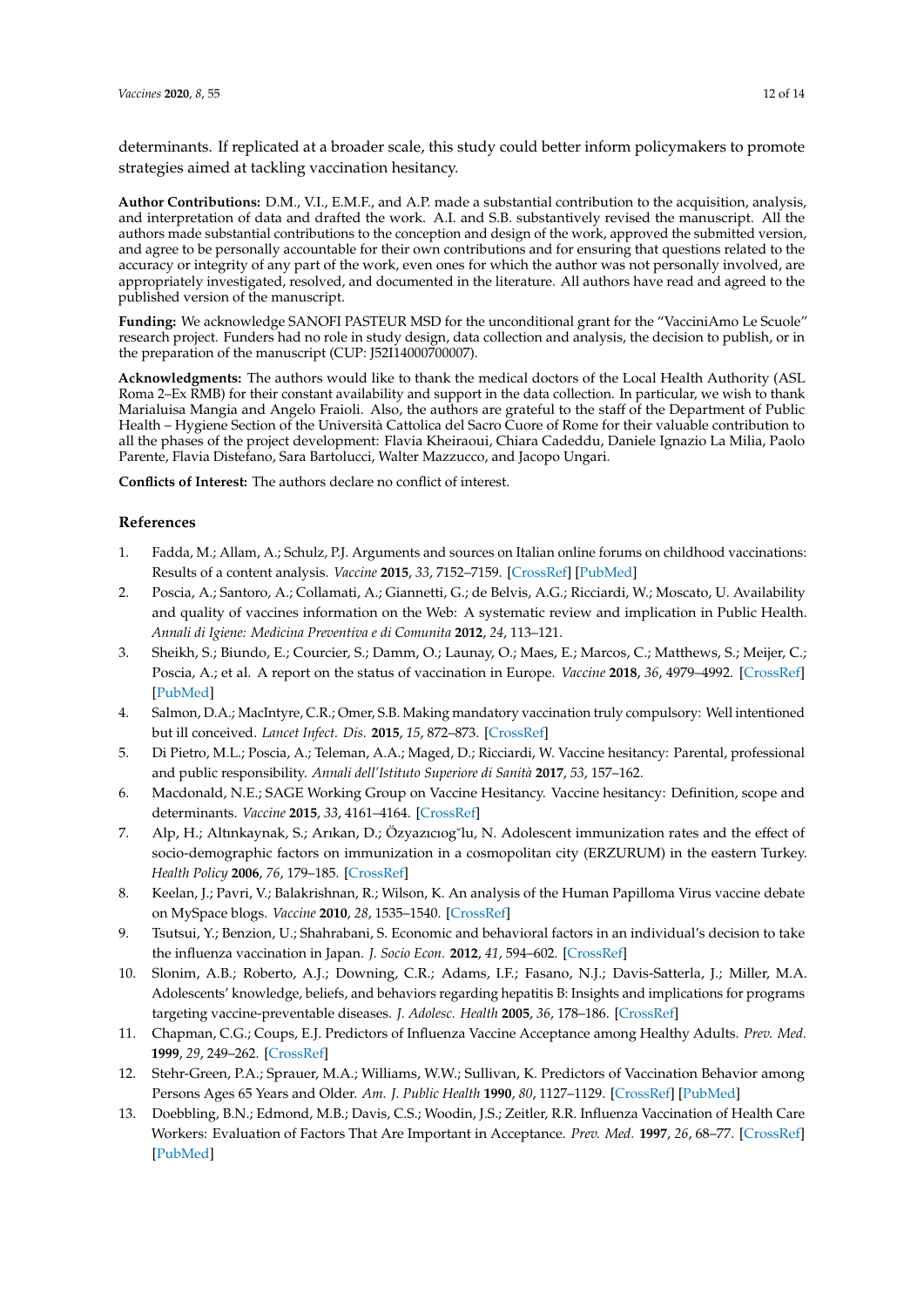- <span id="page-12-0"></span>14. De Wit, J.B.F.; Vet, R.; Schutten, M.; van Steenbergen, J. Social-cognitive determinants of vaccination behavior against hepatitis B: An assessment among men who have sex with men. *Prev. Med.* **2005**, *40*, 795–802. [\[CrossRef\]](http://dx.doi.org/10.1016/j.ypmed.2004.09.026) [\[PubMed\]](http://www.ncbi.nlm.nih.gov/pubmed/15850881)
- <span id="page-12-1"></span>15. Brunson, E.K. The Impact of Social Networks on Parents' Vaccination Decisions. *Pediatrics* **2013**, *131*, e1397–e1404. [\[CrossRef\]](http://dx.doi.org/10.1542/peds.2012-2452)
- <span id="page-12-2"></span>16. Alderson, P.; Montgomery, J. *Health Care Choices: Making Decisions with Children*; The Institute for Public Policy Research: London, UK, 1996.
- <span id="page-12-3"></span>17. Teutsch, F.; Gugglberger, L.; Dür, W. School health promotion providers' roles in practice and theory: Results from a case study. *Health Policy* **2015**, *119*, 82–87. [\[CrossRef\]](http://dx.doi.org/10.1016/j.healthpol.2014.09.004)
- <span id="page-12-4"></span>18. Duncan, S.C.; Duncan, T.E.; Strycker, L.A. Sources and types of social support in youth physical activity. *Health Psychol.* **2005**, *24*, 3–10. [\[CrossRef\]](http://dx.doi.org/10.1037/0278-6133.24.1.3)
- <span id="page-12-5"></span>19. De la Haye, K.; Robins, G.; Mohr, P.; Wilson, C. How physical activity shapes, and is shaped by, adolescent friendships. *Soc. Sci. Med.* **2011**, *73*, 719–728. [\[CrossRef\]](http://dx.doi.org/10.1016/j.socscimed.2011.06.023)
- <span id="page-12-6"></span>20. De la Haye, K.; Robins, G.; Mohr, P.; Wilson, C. Homophily and Contagion as Explanations for Weight Similarities among Adolescent Friends. *J. Adolesc. Health* **2011**, *49*, 421–427. [\[CrossRef\]](http://dx.doi.org/10.1016/j.jadohealth.2011.02.008)
- <span id="page-12-7"></span>21. Trogdon, J.G.; Nonnemaker, J.; Pais, J. Peer effects in adolescent overweight. *J. Health Econ.* **2008**, *27*, 1388–1399. [\[CrossRef\]](http://dx.doi.org/10.1016/j.jhealeco.2008.05.003)
- 22. Valente, T.W.; Fujimoto, K.; Chou, C.P.; Spruijt-Metz, D. Adolescent affiliations and adiposity: A social network analysis of friendships and obesity. *J. Adolesc. Health* **2009**, *45*, 202–204. [\[CrossRef\]](http://dx.doi.org/10.1016/j.jadohealth.2009.01.007) [\[PubMed\]](http://www.ncbi.nlm.nih.gov/pubmed/19628148)
- <span id="page-12-9"></span>23. Duncan, S.C.; Duncan, T.E.; Strycker, L.A.; Chaumeton, N.R. A cohort-sequential latent growth model of physical activity from ages 12 to 17 years. *Ann. Behav. Med.* **2007**, *33*, 80–89. [\[CrossRef\]](http://dx.doi.org/10.1207/s15324796abm3301_9) [\[PubMed\]](http://www.ncbi.nlm.nih.gov/pubmed/17291173)
- <span id="page-12-8"></span>24. King, K.A.; Tergerson, J.L.; Wilson, B.R. Effect of social support on adolescents' perceptions of and engagement in physical activity. *J. Phys. Act. Health* **2008**, *5*, 374–384. [\[CrossRef\]](http://dx.doi.org/10.1123/jpah.5.3.374) [\[PubMed\]](http://www.ncbi.nlm.nih.gov/pubmed/18579916)
- <span id="page-12-10"></span>25. Harrison, K.; Bost, K.K.; McBride, B.A.; Donovan, S.M.; Grigsby-Toussaint, D.S.; Kim, J.; Liechty, J.M.; Wiley, A.; Teran-Garcia, M.; Jacobsohn, G.C. Toward a developmental conceptualization of contributors to overweight and obesity in childhood: The SixC's model. *Child Dev. Perspect.* **2011**, *5*, 50–58. [\[CrossRef\]](http://dx.doi.org/10.1111/j.1750-8606.2010.00150.x)
- <span id="page-12-11"></span>26. Christakis, N.A.; Fowler, J.H. The Spread of Obesity in Large Social Network Over 32 Years. *N. Engl. J. Med.* **2007**, *357*, 370–379. [\[CrossRef\]](http://dx.doi.org/10.1056/NEJMsa066082)
- <span id="page-12-12"></span>27. Christakis, N.A.; Fowler, J.H. The Collective Dynamics of Smoking in a Large Social Network. *N. Engl. J. Med.* **2008**, *358*, 2249–2258. [\[CrossRef\]](http://dx.doi.org/10.1056/NEJMsa0706154)
- <span id="page-12-13"></span>28. Couzin, J. News Focus: Friendship as a health factor. *Science* **2009**, *323*, 454–457. [\[CrossRef\]](http://dx.doi.org/10.1126/science.323.5913.454)
- <span id="page-12-14"></span>29. Rao, N.; Möbius, M.M.; Rosenblat, T. *Social Networks and Vaccination Decisions*; Working paper 07–12 2007; Federal Reserve Bank of Boston: Boston, MA, USA, 2007.
- <span id="page-12-15"></span>30. Fu, F.; Rosenbloom, D.I.; Wang, L.; Nowak, M.A. Imitation dynamics of vaccination behavior on social networks. *Proc. R. Soc. B* **2011**, *278*, 42–49. [\[CrossRef\]](http://dx.doi.org/10.1098/rspb.2010.1107)
- <span id="page-12-16"></span>31. Poscia, A.; Pastorino, R.; Boccia, S.; Ricciardi, W.; Spadea, A. The impact of a school-based multicomponent intervention for promoting vaccine uptake in Italian adolescents: A retrospective cohort study. *Annali dell'Istituto Superiore di Sanità* **2019**, *55*, 124–130.
- <span id="page-12-17"></span>32. National Immunization Plan Italian Ministry of Health. National Immunization Prevention Plan 2017–2019. The Italian Official Gazette, 18 February 2017. Available online: http://[www.gazzettau](http://www.gazzettaufficiale.it/eli/id/2017/02/18/17A01195/sg)fficiale.it/eli/id/2017/ 02/18/[17A01195](http://www.gazzettaufficiale.it/eli/id/2017/02/18/17A01195/sg)/sg (accessed on 7 December 2019).
- <span id="page-12-18"></span>33. Ferrè, F.; de Belvis, A.G.; Valerio, L.; Longhi, S.; Lazzari, A.; Fattore, G.; Ricciardi, W.; Maresso, A. *Italy, Health System Review, Health Systems in Transition*; WHO: Geneva, Switzerland, 2014; Volume 16.
- <span id="page-12-19"></span>34. Wasserman, S.; Faust, K. *Social Network Analysis: Methods and Applications*; Cambridge University Press: Cambridge, UK, 1994.
- <span id="page-12-20"></span>35. Borgatti, S.P.; Everett, M.G.; Freeman, L.G. *UCINET 6 for Windows: Software for Social Network Analysis*; Analytic Technologies: Harvard, MA, USA, 2002.
- <span id="page-12-21"></span>36. Krackhardt, D. Predicting with networks: Nonparametric multiple regression analysis of dyadic data. *Soc. Netw.* **1988**, *10*, 359–381. [\[CrossRef\]](http://dx.doi.org/10.1016/0378-8733(88)90004-4)
- <span id="page-12-22"></span>37. Iacopino, V.; Mascia, D.; Cicchetti, A. Professional networks and the alignment of individual perceptions about medical innovation. *Health Care Manag. Rev.* **2018**, *43*, 92–103. [\[CrossRef\]](http://dx.doi.org/10.1097/HMR.0000000000000132) [\[PubMed\]](http://www.ncbi.nlm.nih.gov/pubmed/27782972)
- <span id="page-12-23"></span>38. Dekker, D.; Krackhardt, D.; Snijders, T. Sensitivity of MRQAP Tests to Collinearity and Autocorrelation Condition. *Psychometrika* **2007**, *72*, 563–581. [\[CrossRef\]](http://dx.doi.org/10.1007/s11336-007-9016-1) [\[PubMed\]](http://www.ncbi.nlm.nih.gov/pubmed/20084106)